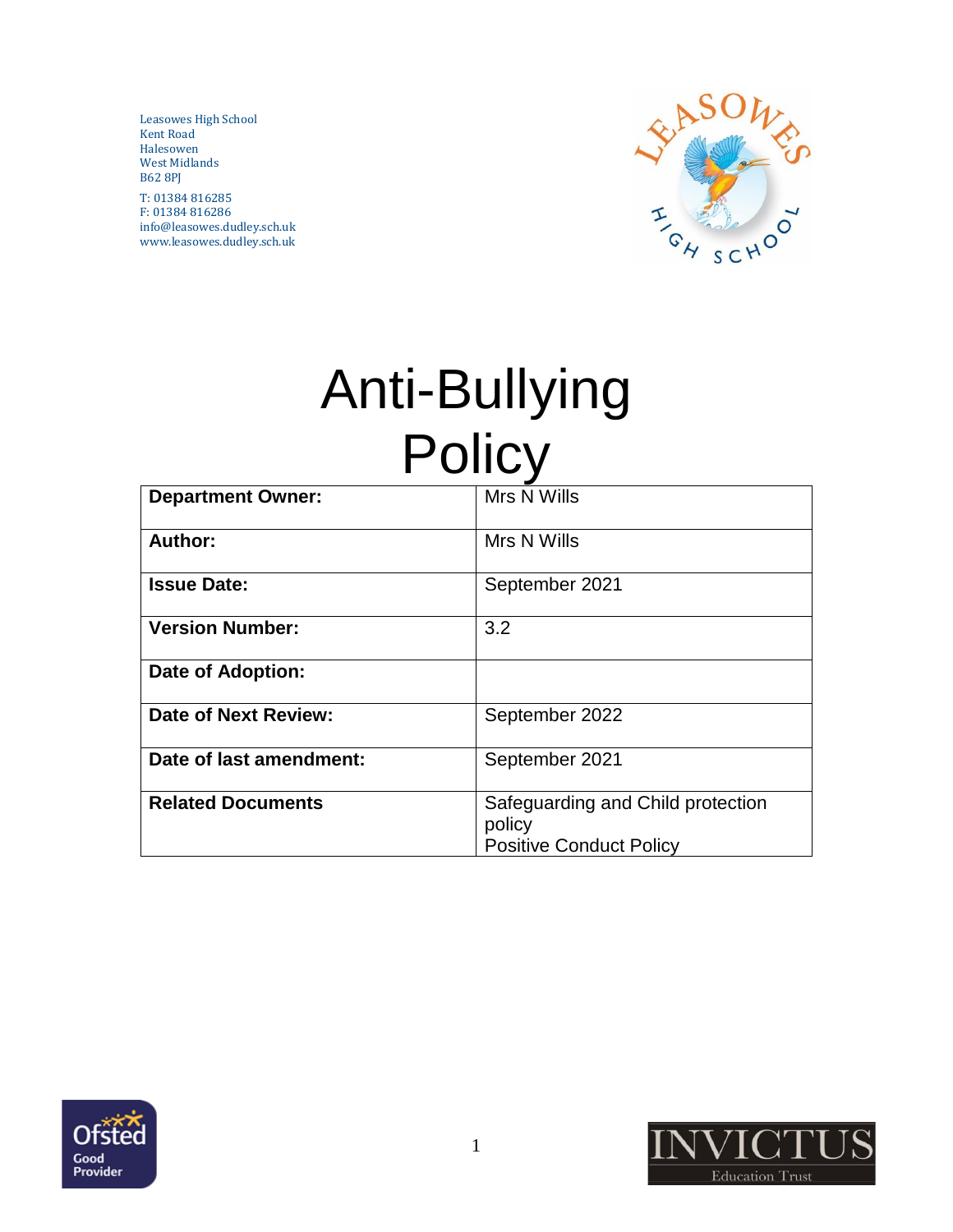

*All school policies embody the commitment of Governors and Staff to the principles of:*

- *equality of opportunity,*
- *student and staff wellbeing, both mental and physical*
- *striving for excellence in all that we do*
- *transparency and accountability*

## **ANTI BULLYING POLICY September 2021** Deputy Head Teacher – Natalie Wills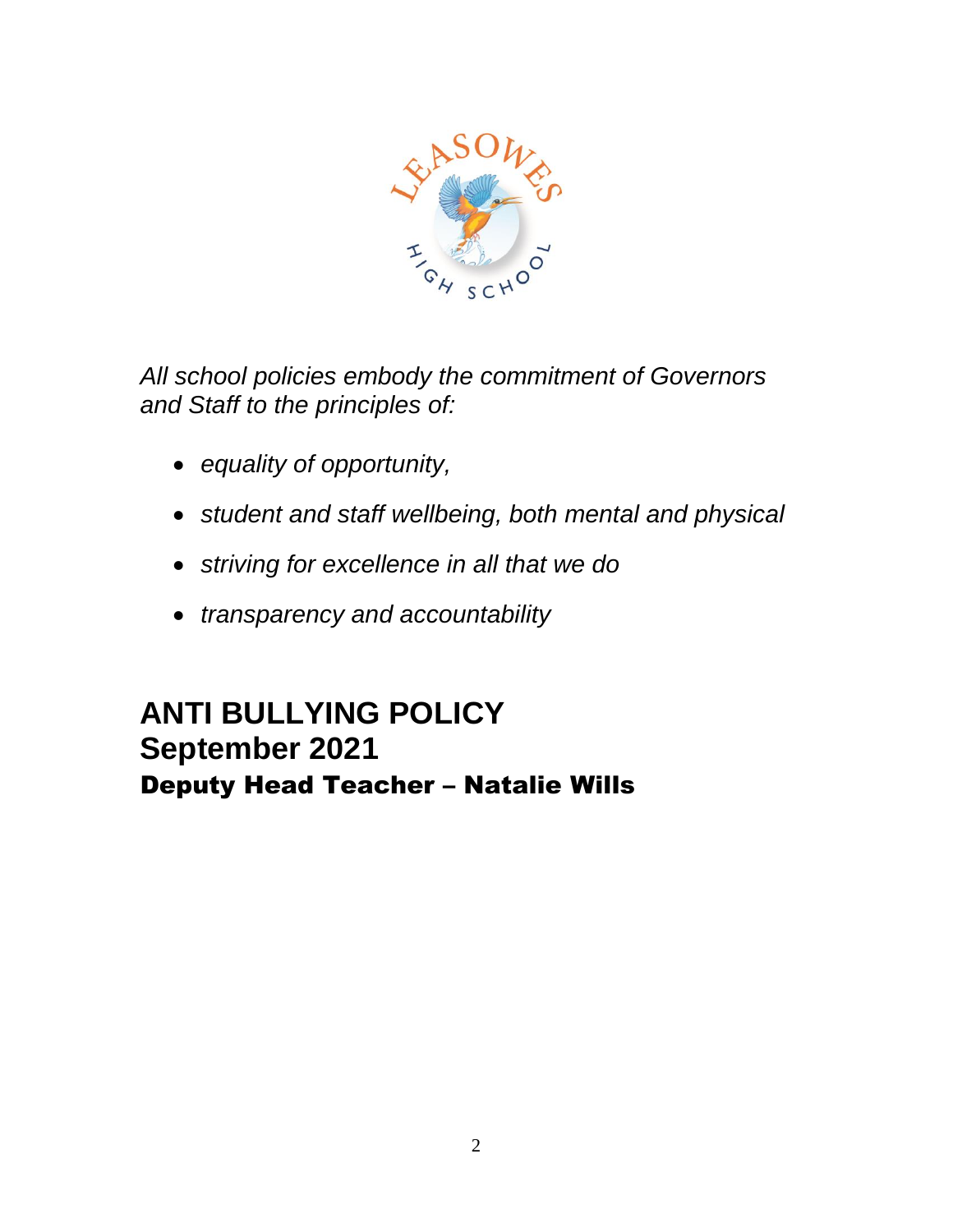## **Policy Contents**

| Page 3  | Ethos and stance on Bullying                         |
|---------|------------------------------------------------------|
| Page 4  | Definition – what is bullying?                       |
| Page 5  | Aims of policy                                       |
| Page 5  | <b>Consultation Process</b>                          |
| Page 5  | The role of staff and staff training                 |
| Page 7  | The role of students, participation and peer mentors |
| Page 7  | The role of governors                                |
| Page 8  | The role of parents/carers                           |
| Page 8  | Methods of reporting bullying                        |
| Page 9  | Support for students who have been bullied           |
| Page 10 | Support for students displaying bullying behaviour   |
| Page 10 | Student discipline procedure                         |
| Page 11 | Specific issues - cyber bullying                     |
| Page 12 | Anti-bullying in the Curriculum                      |
| Page 13 | Monitoring and evaluation                            |
| Page 14 | Links to other policies                              |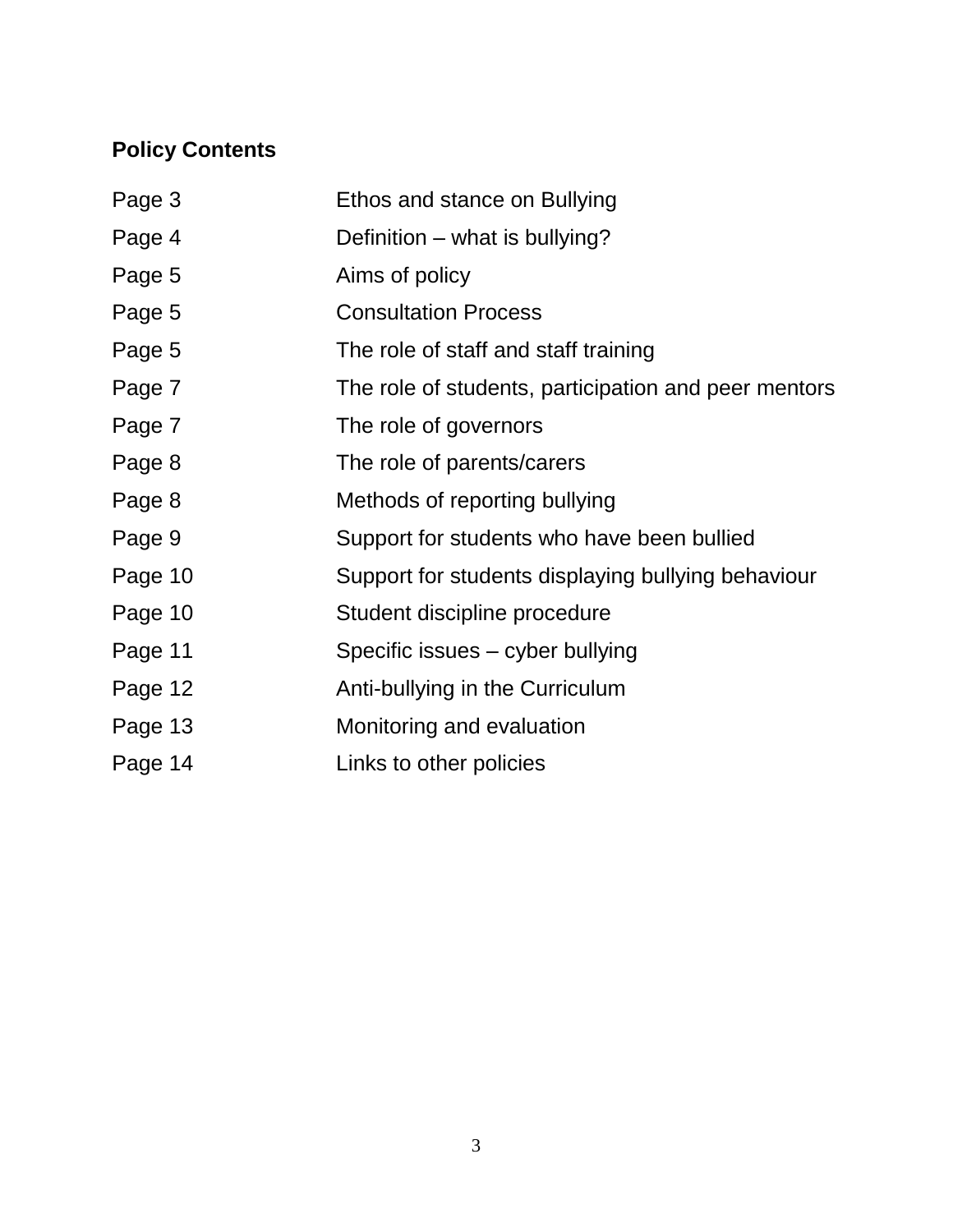#### **Ethos and stance on Bullying**

Leasowes is a place where students and staff work together to learn and achieve. We believe that every member of the school community has the right to enjoy learning and leisure free from any bullying.

Through the effective implementation of this policy, strategies of prevention, early intervention and prompt support, Leasowes High School works to:

- Protect students from harm
- Recognise commonalities and celebrate differences
- Respect all students in the school community
- Celebrate diversity
- Promote positive emotional health and well-being
- Work together to support everyone involved in and affected by bullying
- Ensure that a common understanding of what bullying is and its effects is held by the whole school community

Bullying behaviour of any kind is unacceptable at Leasowes High School. If bullying does occur, all students should be able to inform staff and feel confident that the incidents will be dealt with as promptly and effectively as possible.

Sometimes it is necessary to implement sanctions in line with Leasowes' positive conduct policy when a student is found to have bullied but it is always essential to educate them as to why bullying is wrong. Leasowes aim to provide support for all students involved in bullying behaviour/incidents. We aim to take a restorative approach to incidents of bullying.

All students and their parents/carers annually sign and agree to the school code of behaviour, which incorporates the non-tolerance of bullying behaviours.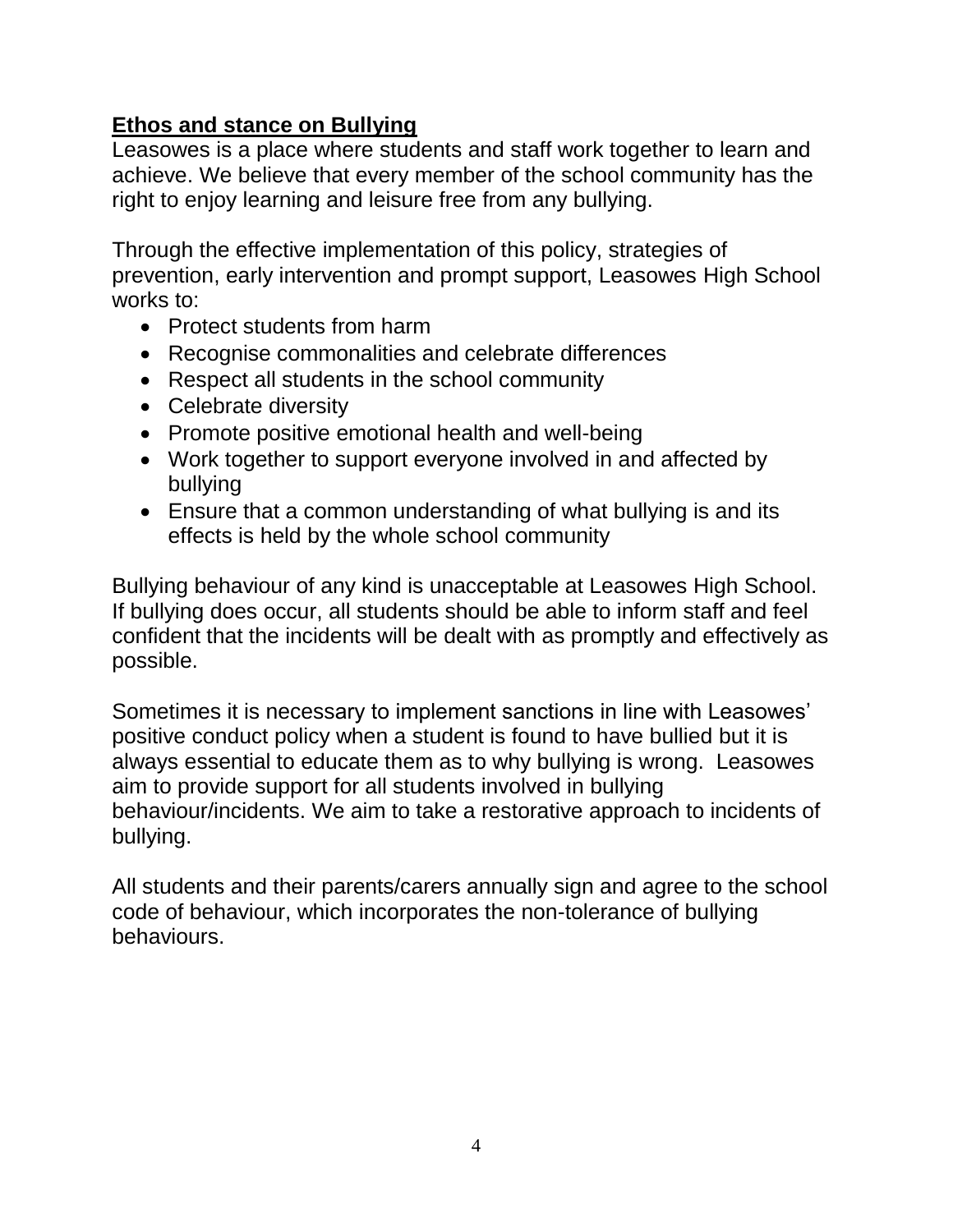#### **What is bullying?**

#### *repeated*

*intended to hurt someone either physically or emotionally often aimed at certain groups, for example because of race, religion, gender or sexual orientation (www.gov.uk/bullying-at-school/bullying-a-definition, 2019).*

Bullying can have a serious and lasting impact on a student's life and on those around them. It can also affect the person carrying out this behaviour, their supporters and bystanders.

Being bullied can damage a young person's confidence and sense of selfworth, making them feel at fault or isolated. It can lead to prolonged damage for some individuals, with outcomes such as depression, self-harm or even suicide in extreme cases. Some students truant to avoid being bullied, hindering their education as a result.

Bullying can be:

- Emotional Being unfriendly, excluding, tormenting
- Physical Pushing, kicking, hitting, punching or any use of violence
- Sexual Unwanted physical contact or sexually abusive comments
- Verbal Name calling, sarcasm, spreading rumours, teasing
- Indirect Rumour spreading or non-verbal threatening gestures
- Extortion Taking money, food or personal belongings
- Cyber All areas of internet, such as email and internet chat room misuse, mobile phone threats by text and calling, misuse of associated technology, i.e. camera and video facilities.

People can find that they are bullied for different reasons and also for no obvious reason at all. Bullying can be related to:

- Race, religion or culture
- Perceived sexual orientation and Homophobia
- Special educational needs
- Disabilities
- Appearance or health conditions
- Any other perceived difference for example, students who receive free school meals, young carers, looked after children, travellers, asylum seekers or mid-term admissions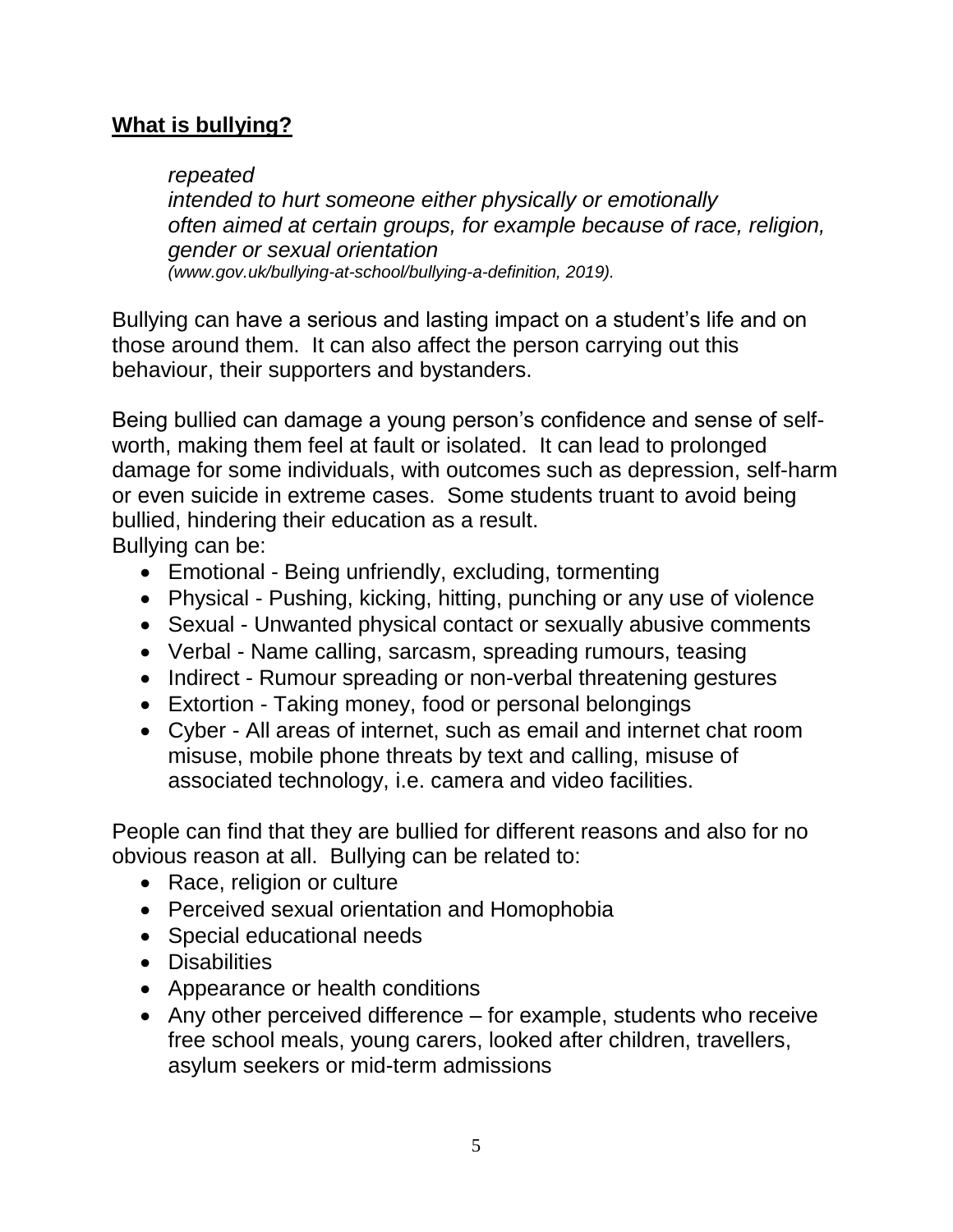## **Aims of policy**

- All teaching and non-teaching staff, students, parents and governors should understand the definition of what bullying is.
- All teaching, non-teaching staff and governors should know what the school policy is on bullying and follow it when bullying is reported.
- All students and parents/carers should know what the school policy is on bullying, and what they should do if bullying arises.
- Leasowes High School takes bullying seriously. Students and parents should be assured that they will be supported when bullying is reported.
- Bullying will not be tolerated.

## **Consultation Process**

Over the years Leasowes' stance and approach to dealing with bullying behaviour has evolved through various methods of consultation. In compliance with the Bullying Intervention Group Scheme Leasowes High School formed a focus group to address bullying issues together. Open consultation meetings have been held with parents/carers and students. Student surveys are regularly undertaken during anti-bullying week, as well as within PSHCE lessons.

## **The role of staff & staff training**

Staff must promote and reinforce the notions that IT IS SAFE TO TELL and IT IS EASY TO TELL because the school finds bullying behaviour harmful and unacceptable – this message is supported by the anti-bullying pledge. Staff must always listen effectively and non-judgementally when students are trying to communicate about a bullying issue and through training and support be fully aware of strategies that might be usefully employed in response. Senior staff and pastoral staff, have a particular responsibility to support colleagues in dealing with incidents of bullying. Consideration must also be given to individual needs and circumstances.

Staff should never tolerate bullying behaviour.

Staff are given regular training through the staff, pastoral and PSHCE meetings. This includes updates in policy, curriculum or legislation.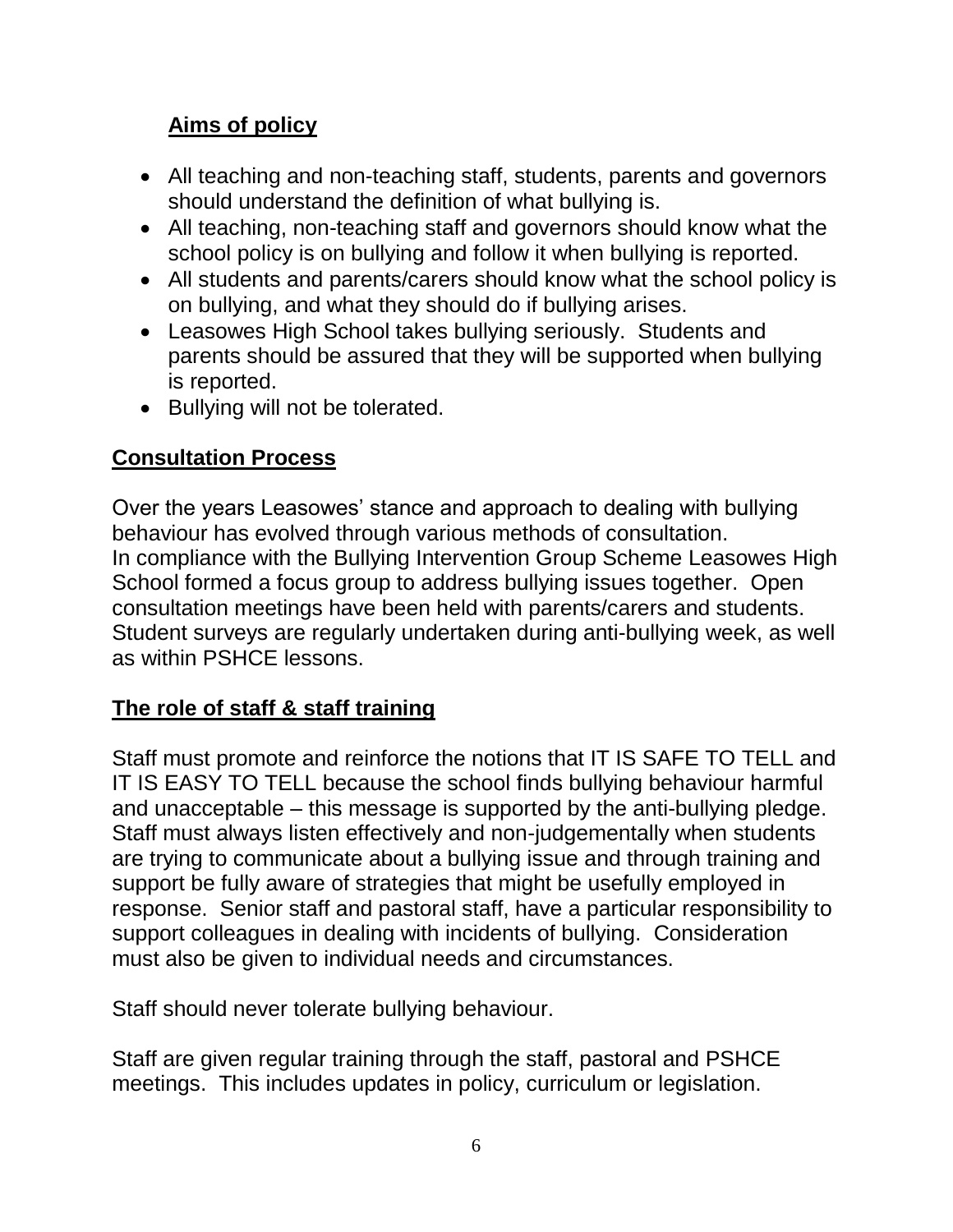Specific training information, findings from surveys and work with students is disseminated to staff on Inset days.

Leasowes High School will support staff's needs for in-service training to help ensure that anti-bullying strategies are effective, and raise awareness of possible bullying risks and vulnerable groups/individuals.

Staff should always consider their responsibility as role models and subsequently go about their duties in an anti-oppressive manner.

School staff are on duty around the school before school, during break & lunch and after school. Pastoral staff must be informed of bullying incidents or concerns to ensure accurate recording and monitoring, this can be done via CPOMS. Pastoral staff will work together with form tutors and other relevant staff to ensure effective intervention.

Reporting of incidents should be recorded via CPOMS. Statements/bullying diaries that relate to specific cases should be stored appropriately within the students file.

Parents/carers must be informed of their child's involvement in any incidents of bullying behaviour and strategies put in place by the member of staff dealing with the incident/s.

The practice and use of Positive Attitude to School and Self questionnaires in key stage 3 and monitoring by pastoral staff will assist in identifying potential vulnerabilities with students and identify effective strategies of intervention/support before difficulties arise.

In the interest of prevention, staff should promote student's positive selfworth and emotional wellbeing.

Bullying of or by school staff whether by pupils, parents or staff must be reported to the relevant line manager and Headteacher. Matters should be dealt in line with relevant discipline policy guidelines.

We have a specific and separate Peer on Peer Abuse Policy which includes Sexual Violence and Sexual Harassment between children, as well as a Positive Conduct policy to guide, inform and support children, staff and parents/carers.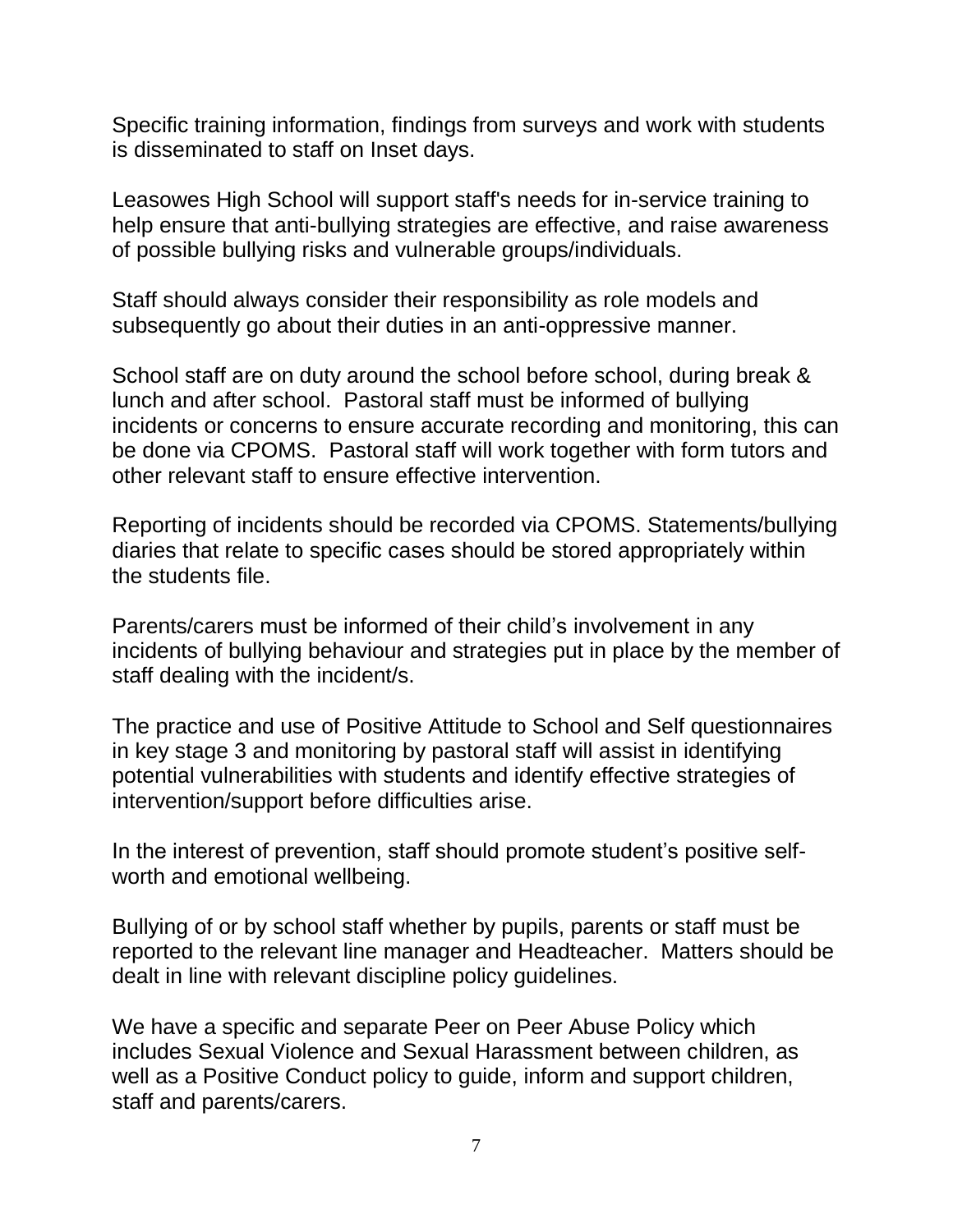Peer on peer abuse including sexual violence and sexual harassment can occur between two children of any age and sex. It can occur with a single child or group of children. This can happen both inside and outside of our setting including online.

Children who are victims of peer on peer abuse including sexual violence and sexual harassment will find the experience stressful and distressing. This is likely to have an adverse effect their educational attainment. This type of abuse can exist on a continuum and may overlap, they can occur online and offline (both physical and verbal) and are never acceptable.

#### **The role of students and participation**

Students are actively involved in anti-bullying activities. They are canvassed from time to time via questionnaires, PSHCE lessons and tutor time to ensure that they understand that Leasowes is always actively involved in ensuring that their rights to enjoy learning and leisure are protected.

*Peer bystanders –* Bullying will continue unless someone is able to deal with the problem. Students are encouraged to report if they have seen bullying at the earliest opportunity and not let the bullying continue – this includes if they are part of a group that is bullying.

*Peer on peer abuse -* Just because 'banter' doesn't constitute all the elements of bullying doesn't mean it's acceptable.

All offensive, threatening, violent and abusive language and behaviour is always unacceptable. This includes any negative language or behaviour in relation to / referring to a protected characteristic under the Equality Act 2010 i.e. age, disability, gender reassignment, marriage and civil partnership, pregnancy and maternity, race, religion or belief, sex (gender), sexual orientation

Language and behaviour can have different meanings and just because someone uses certain language to refer to themselves it doesn't necessarily means it's acceptable, nor does it make it ok for other to use it. The use of 'banter' will be discussed in PSHCE lessons.

*Sexual abuse –* All forms of sexual abuse will not be tolerated in school, and will not be passed off as 'banter' or 'having a laugh'. Teaching about sexual abuse, cyber-bullying, pornography, healthy relationships and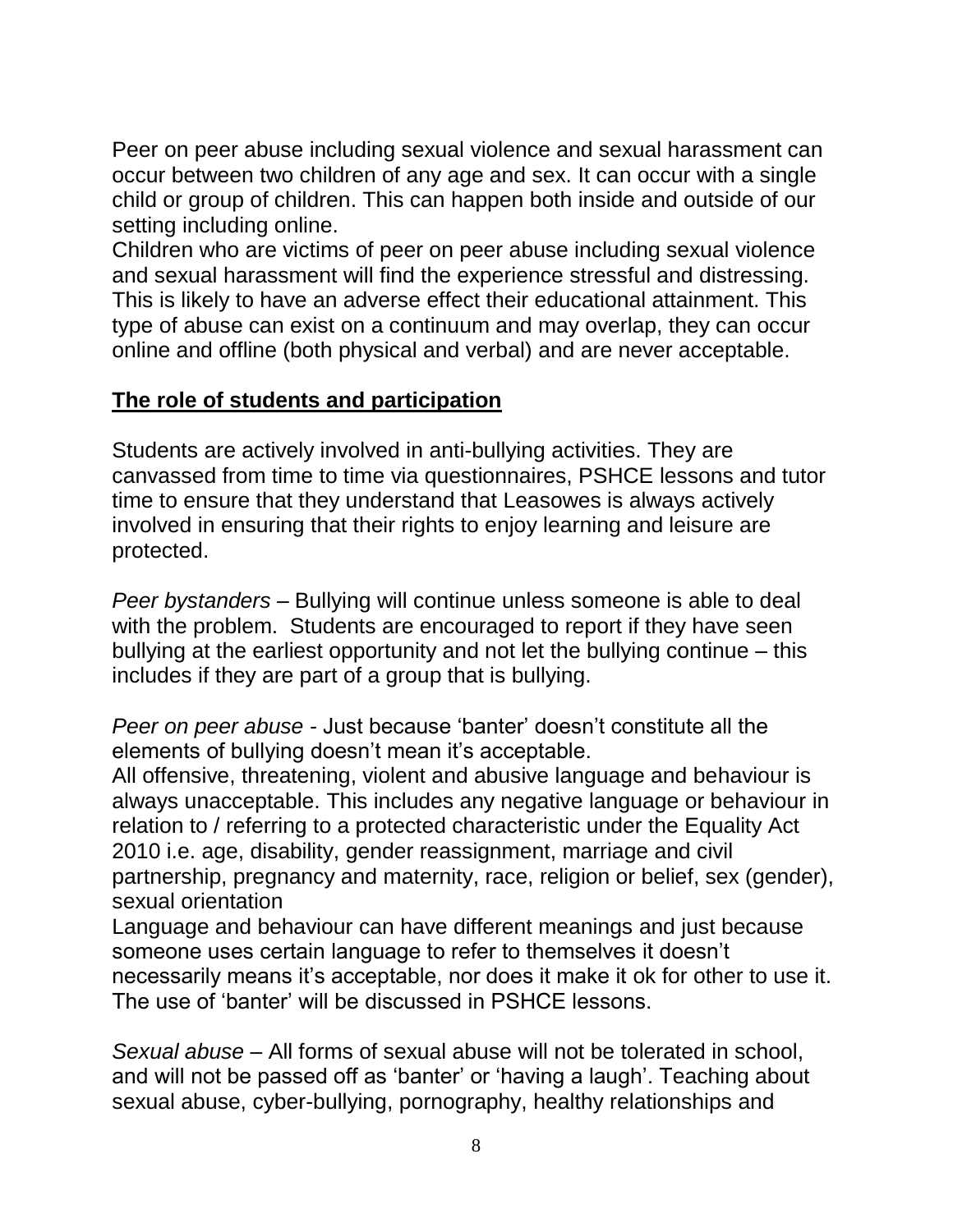consent will be covered across the curriculum in PSHCE and within assemblies and form time, in line with the Healthy policy. Students are encouraged to discuss incidents of sexual abuse with a member of staff they feel comfortable with and reminded that IT IS SAFE TO TELL and IT IS EASY TO TELL but will also be signposted to the 'Safeguarding Alert' button on their Aspire page, so they may report any concerns without speaking to an adult to avoid feeling embarrassed. This will then be dealt with in a timely manner with support being offered to the victim. It is necessary to implement sanctions in line with Leasowes' positive conduct policy when a student is found to have been sexually abusive but it is always essential to educate them as to why it is wrong. Incidents will be recorded on CPOMs and if necessary external agencies such as Police, children's social care etc. will be contacted. Parents will be informed of any involvement in sexual incidents

Students are informed of their role and responsibility through the understanding and agreement to Leasowes' Anti-Bullying Pledge.

All students should be made aware of safe methods of reporting bullying incidents through their student planner, form tutors and the pastoral support team.

**Anti-bullying Ambassadors –** This group of students are recruited and trained for peer support duties through the 'Diana Memorial Award' scheme.

These students act as Peer Mentors and are supported in their work by the pastoral team, and Senior Leaders. They are trained in their role and have a clear understanding of their responsibilities.

The Ambassadors are proactive in promoting an anti-bulling environment within Leasowes through raising awareness of issues, supporting the lunchtime groups, representing students at a strategic level, organising anti-bullying week activities and throughout the year.

#### **The role of Governors**

The Governors ensure that the policy is implemented across the whole of the school. This includes a regular review of the policy and information obtained from monitoring data and surveys. Governors also apply the disciplinary sanctions as appropriate to the circumstances.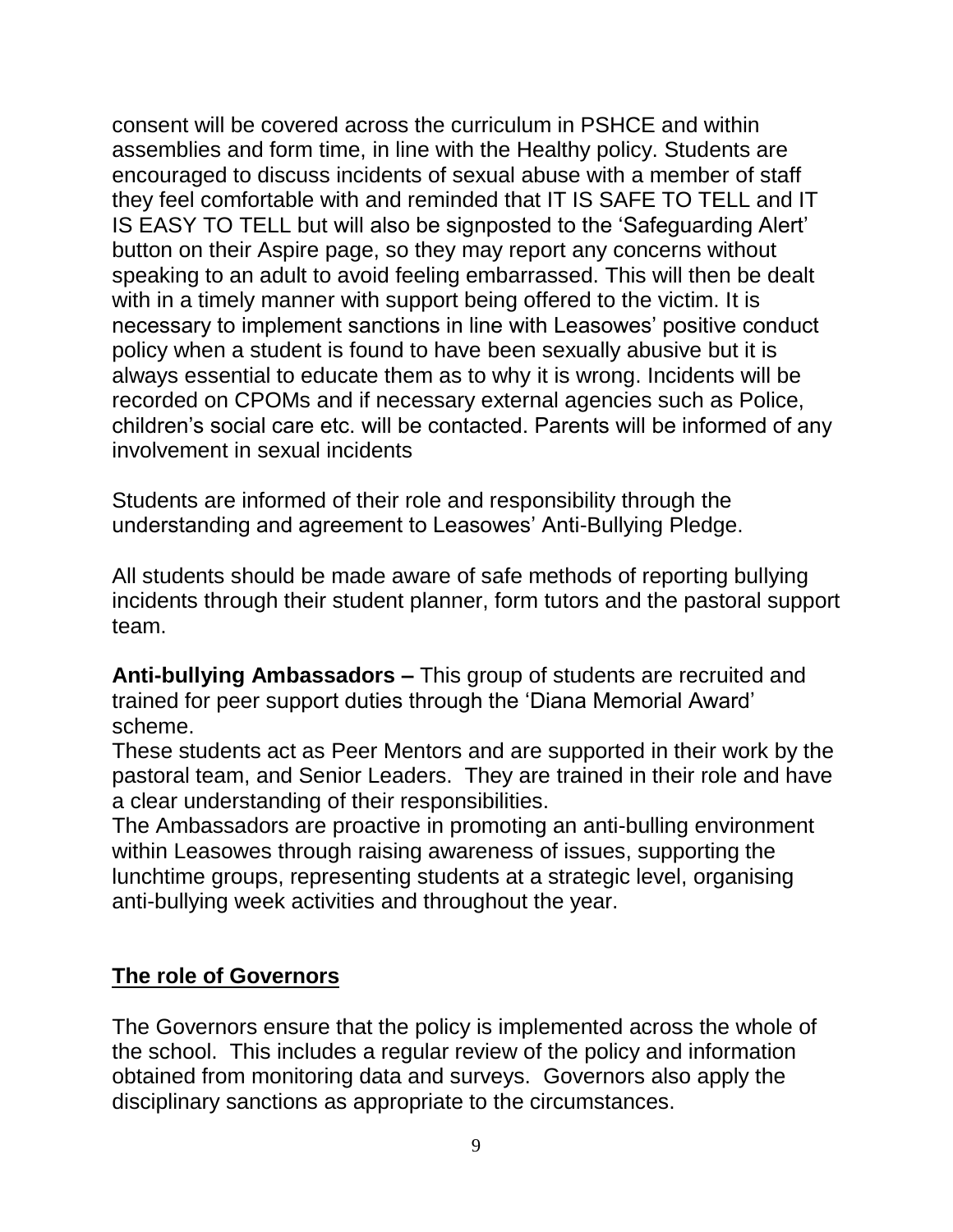### **The role of parents/carers**

The parent/carer is vital in the implementation of this policy. Sometimes a child will not inform school staff if they are being bullied but will inform their parent or other family member. When this is done the parent/carer is expected to contact the form tutor or a member of the pastoral team to discuss the incident to enable staff to deal with the issue.

A parent/carer may also see changes at home that may possibly indicate that bullying is taking place. It is again vital that the parent communicates with school staff with any concerns.

Anti-bullying information is passed onto parents throughout their child's time at Leasowes; general information at induction evening, displays at parent events, newsletter articles and online safety awareness sessions.

The parent/carer of a student displaying bullying behaviour must be contacted by school staff and then, if necessary invited into the school to discuss the behaviour shown by their child. It is also essential that the parent/carer of the student doesn't feel isolated and that they are also getting support in ensuring that the behaviour is not repeated**.** 

Parents/carers must be informed of any bullying issues and informed of any interventions.

#### **Methods of reporting bullying**

Leasowes High School endeavours to establish an environment where students feel safe and confident in reporting incidents of bullying.

- Staff Students are advised and supported in reporting incidents/concerns to staff. In particular form tutors, pastoral staff or SLT. Email addresses of Pastoral staff are shared with parents/carers.
- Anti-bullying Ambassadors identifiable through their badges as well as being promoted through assemblies and other methods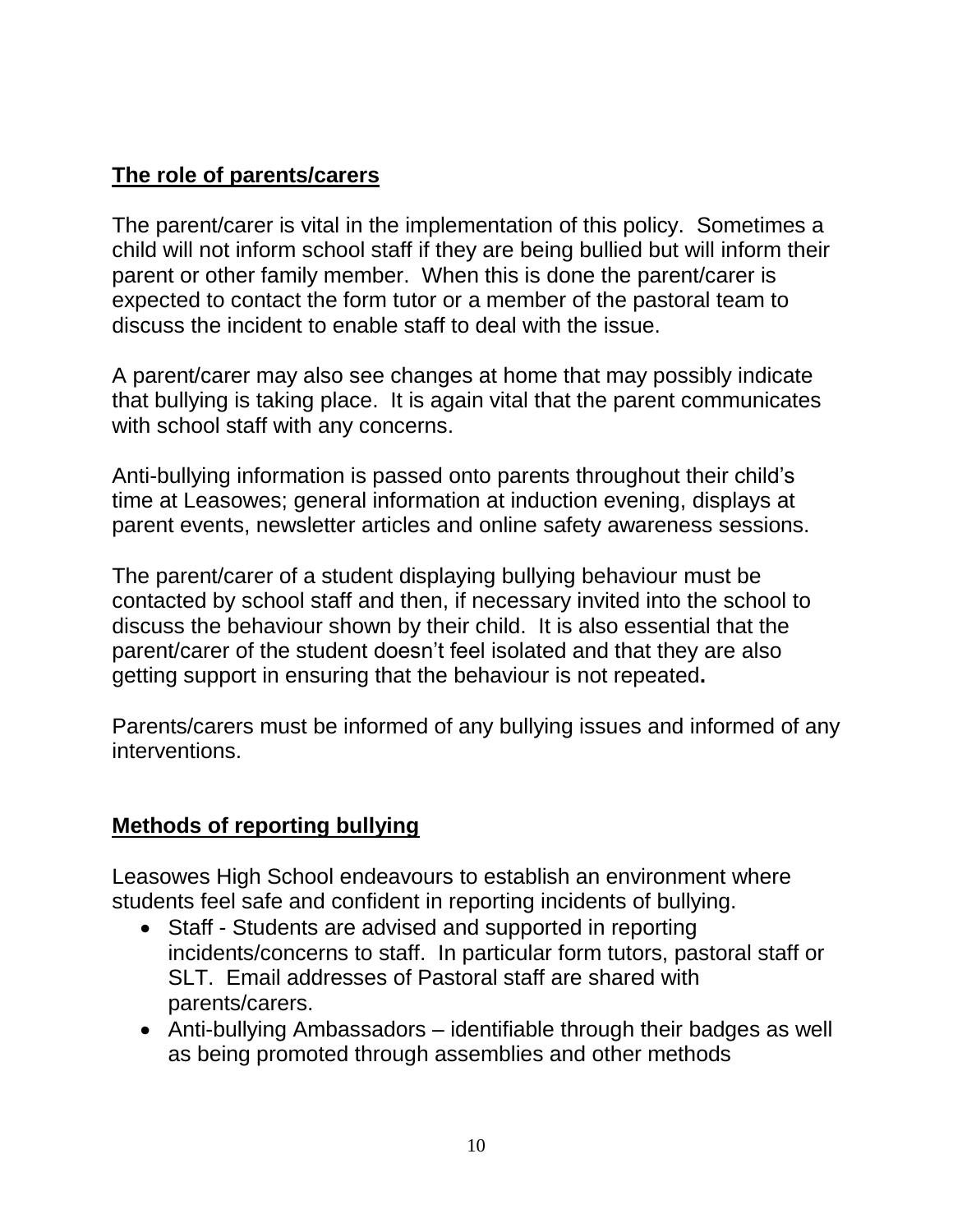Methods of reporting bullying are shared with students via the student planner, form time and the school newsletter. Students are advised that matters are dealt with sensitively and always with the minimal risk of repercussions.

Inspections have repeatedly stated that Bullying is minimal but when it does occur students know where and how to report it and it is always dealt with promptly and effectively.

## **Support for students who are bullied**

If a student has been bullied the priority is help them feel safe. School staff must ensure that at all times the student's needs are paramount. If it is needed the student must be allowed time to discuss what has happened. Provision of a bullying diary can help to monitor and identify the difficulty for the student and adults. The student could also take part in peer support groupwork facilitated by school staff or outside agencies. The parent must also be involved and reassured that the matter is being dealt with effectively and that their child is safe. The Anti-bullying Ambassadors will be available support the student. If appropriate, Ambassadors or staff will facilitate mediation between the student who has been bullied and the student who has displayed the bullying behaviour in discussing what has happened in the practice of restorative justice.

When receiving information of bullying problems staff must act in a sympathetic manner and find out as much detail as possible.

Agreed packages of support can be put in writing and reviewed between the student, parent/carer and school staff. This provides confidence and clarity to the support being provided.

Interventions should:

- Avoid humiliating the student who has been bullied or further enforce their feelings of powerlessness
- Consult the student who has been bullied in the planning of the intervention strategy.
- Take steps that do not escalate the bullying
- Work to develop resilience and confidence for the student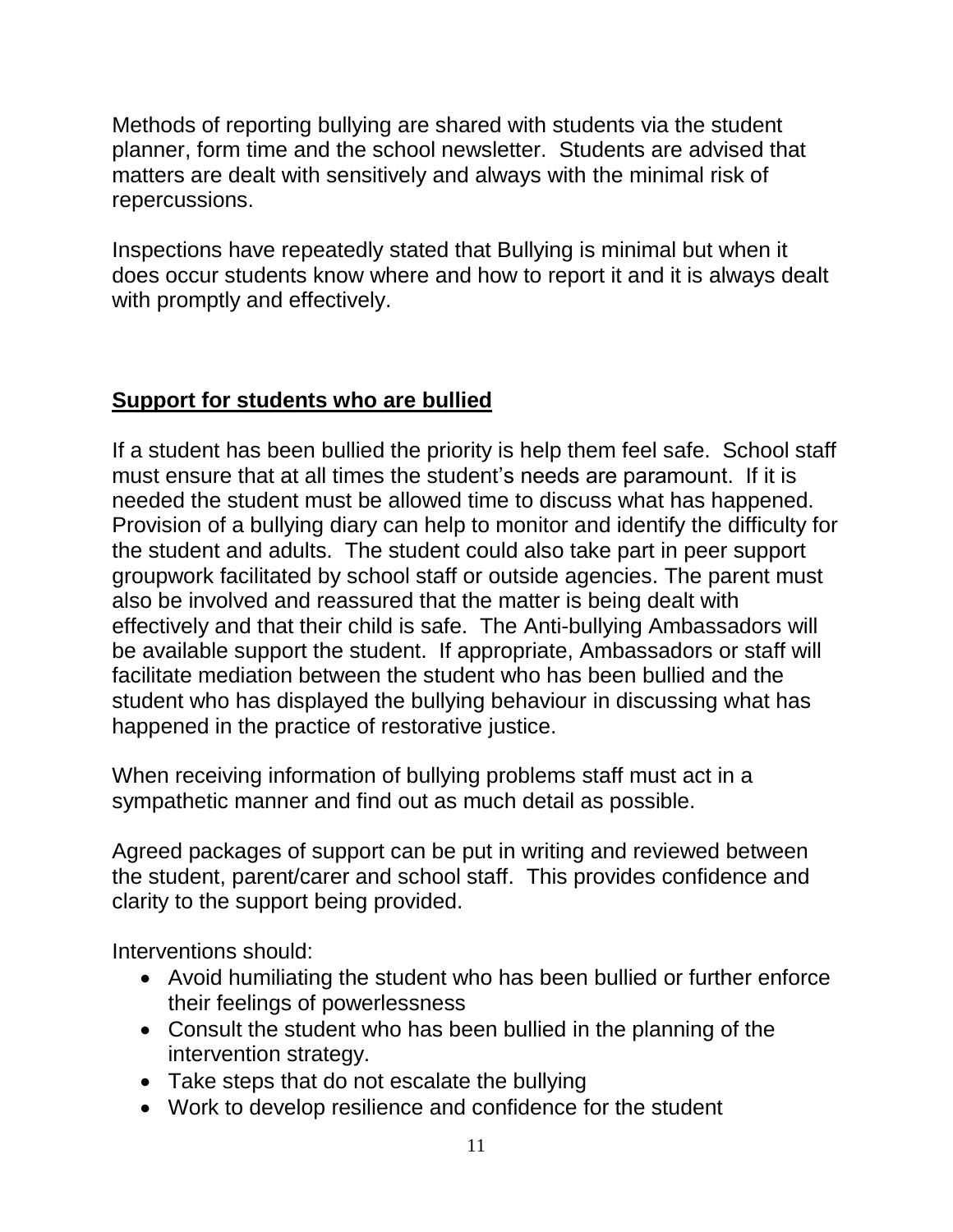- Avoid disruption to the student's daily routine and education
- Encourage the student who has been bullied to report any further incidents
- When appropriate, share information at the vulnerable student meetings and consider the 'whole child' and need for further intervention

Safeguarding policies may come into force in some rare cases where serious risk is identified. In such situations the Designated Safeguarding Lead must be informed and relevant partner agencies involved. **Support for students displaying bullying behaviour**

If a student has displayed bullying behaviour they need to recognise that their behaviour has been wrong and the reasons why. It must be clearly stated to them that Leasowes will not tolerate this behaviour and the consequences for them. Consequences should reflect the severity and persistence of the bullying and in line with the schools' behaviour policy.

Personal targets for the student who has displayed bullying behaviour may be included within a behaviour programme for the student. Targets will be supported by the pastoral team through individual or group work, possibly Ambassador intervention and/or outside agency intervention.

When appropriate, restorative approaches can be included and can involve the undertaking of peer mentoring responsibilities.

Pastoral staff should provide information and educate the student who has displayed bullying behaviour and monitor their progress and behaviour. Improvement and positive behaviour should be acknowledged and rewarded as appropriate.

#### **Discipline Procedures**

Students who have displayed bullying behaviour must be helped to understand in that they have done wrong and there will be consequences for their behaviour. If a student is found to be bullying the usual discipline procedures should be adhered to. This will entail a reprimand and detention in the first instance, followed by longer heavier detentions and attendance at a bullying awareness session after school. If the problems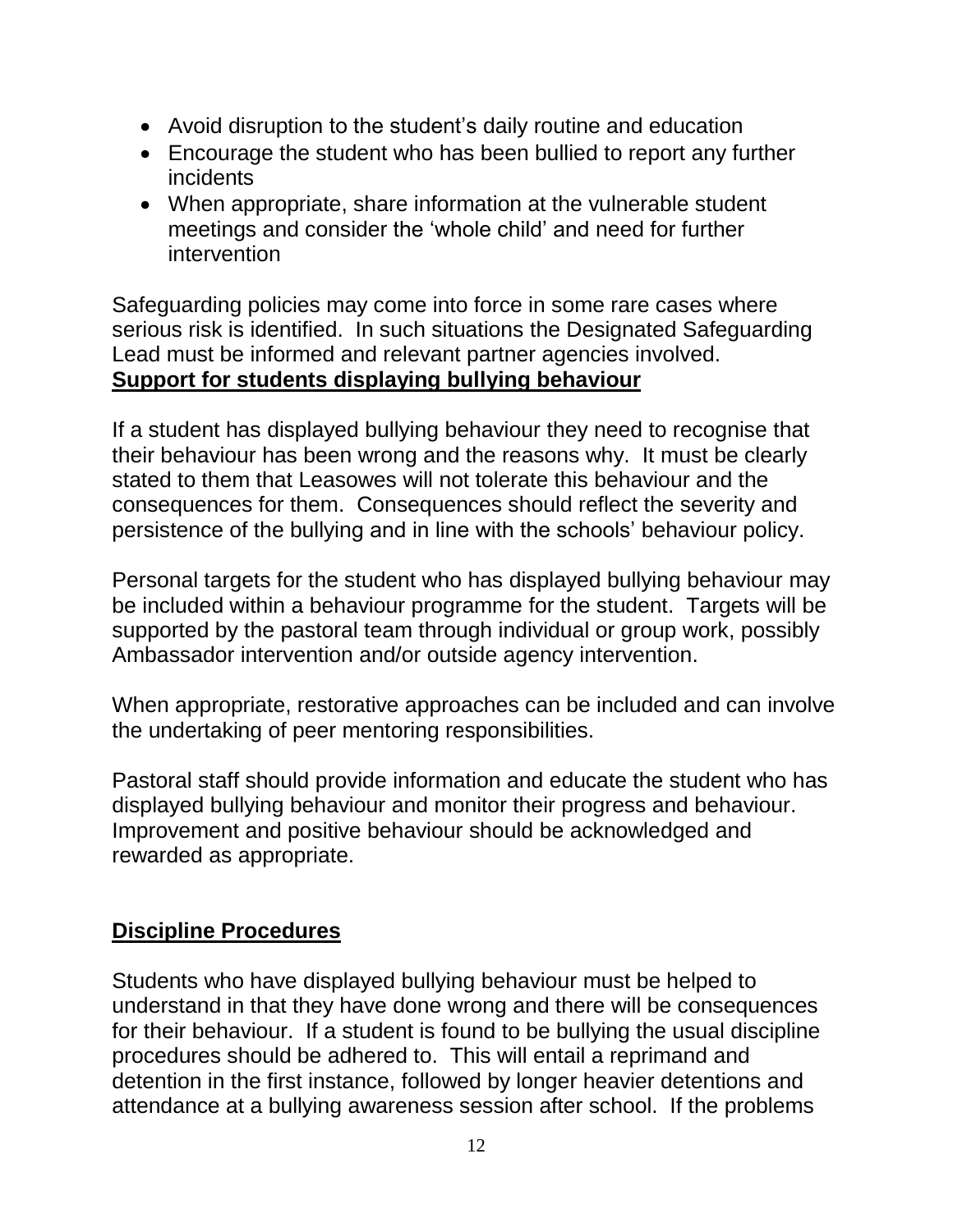persist the behaviour policy will be followed in issuing internal exclusions or fixed term exclusions as appropriate. In rare, very persistent and extreme cases permanent exclusion may be necessary.

Each case of reported bullying must be considered in its own context and discipline procedures administered appropriately.

Parents/carers must be informed of their child's involvement in known incidents of bullying.

#### **Specific issues**

Leasowes students are traditionally very keen to support anti-bullying work. In particular, in the surveys carried out they identified certain 'hotspots':

- Stairs and Corridors change of lessons
- Astro area at lunch and break time
- Toilets
- IT rooms with emails
- Before registration
- Texting

Suggestions from students included:

- Speaking to staff on duty
- the importance of students informing staff of any bullying they have witnessed
- talking to peers' mentors
- talking to parents
- restricting social networking at home
- staff need to be approachable
- confidentiality

**Cyber Bullying -** Matters relating to cyber bullying are incorporated within the School's procedures depicted in the mobile phone policy, the internet use policy and the online safety education delivered through the curriculum, awareness raising assemblies and information sessions for parents. Leasowes recognise that often cyber bullying happens outside of the school, which can at times restrict school intervention. In such situations where the difficulties are experienced within the home and/or on personal networks, parents and students are advised that it might be more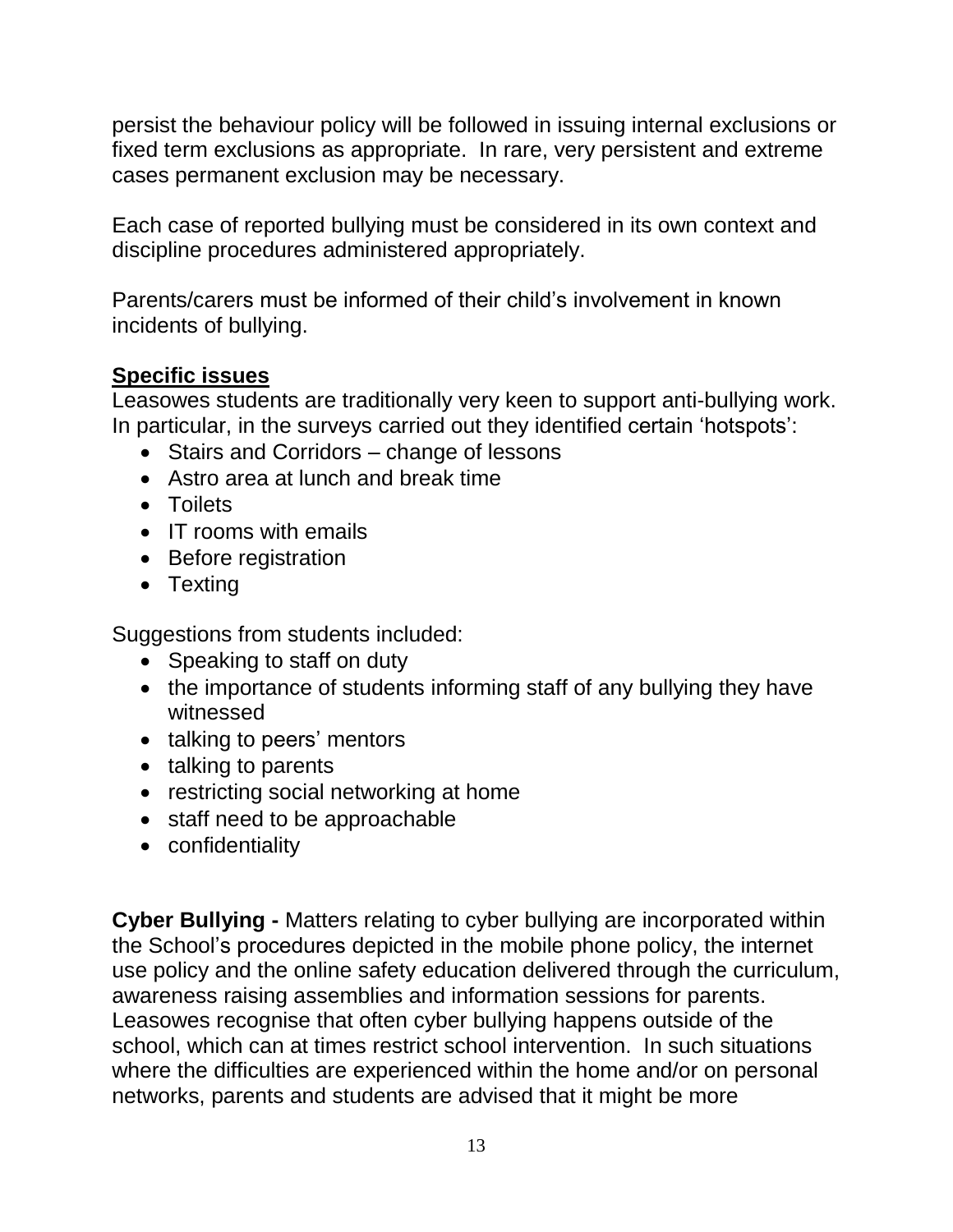appropriate to call for intervention from other agencies, such as their service provider and/or police. However, these issues will usually impact on school life and the general wellbeing of a student and so pastoral staff will follow procedures detailed within this policy, where possible.

## **Annual Anti-bullying Week**

Activities will run throughout anti-bullying week each year to raise awareness of bullying issues and promote all matters relating to the antibullying policy with staff, school governors, parents and students.

## **Anti Bullying in the Curriculum**

Anti-bullying in extensively included in many areas of the curriculum at Leasowes in a way that not only equips the students with the necessary skills and knowledge whilst at school but also prepares them for life at work and adulthood. A few examples of this work are listed here:

- The Religious studies programme raises awareness of different cultural practices and through visits to a variety of different religious establishments for example a mosque they seek to breakdown prejudices and barriers that can so often develop into bullying
- English drama activities where the students explore the implications when a boy is bullied by parents as well as children at school.
- The Drama department deal with a range of bullying issues through the use of role play at various key stages - often using poetry or scenarios as starting points to develop responses to this key issue. Pupils are asked to consider the different characters of all the students involved in bullying incidents, composing diary entries and monologues for example.
- There are several specific parts of the PSHCE programme across all year groups that focus on anti-bullying and wellbeing.
- Anti-bullying messages are regularly integrated into the delivery and content of assemblies. Students are taught to respect difference and value diversity
- Technology areas cover bullying in the home, work place, school etc and the different types of bullying that might occur through KS3 Health & Social Care. This looks at our well being in society and how incidents of bullying can relate to people who have different needs and/or cultures. KS4 Child Development looks at the Physical, Social, Emotional and Intellectual development of the child. This subject addresses the problems of bullying and the different types of bullying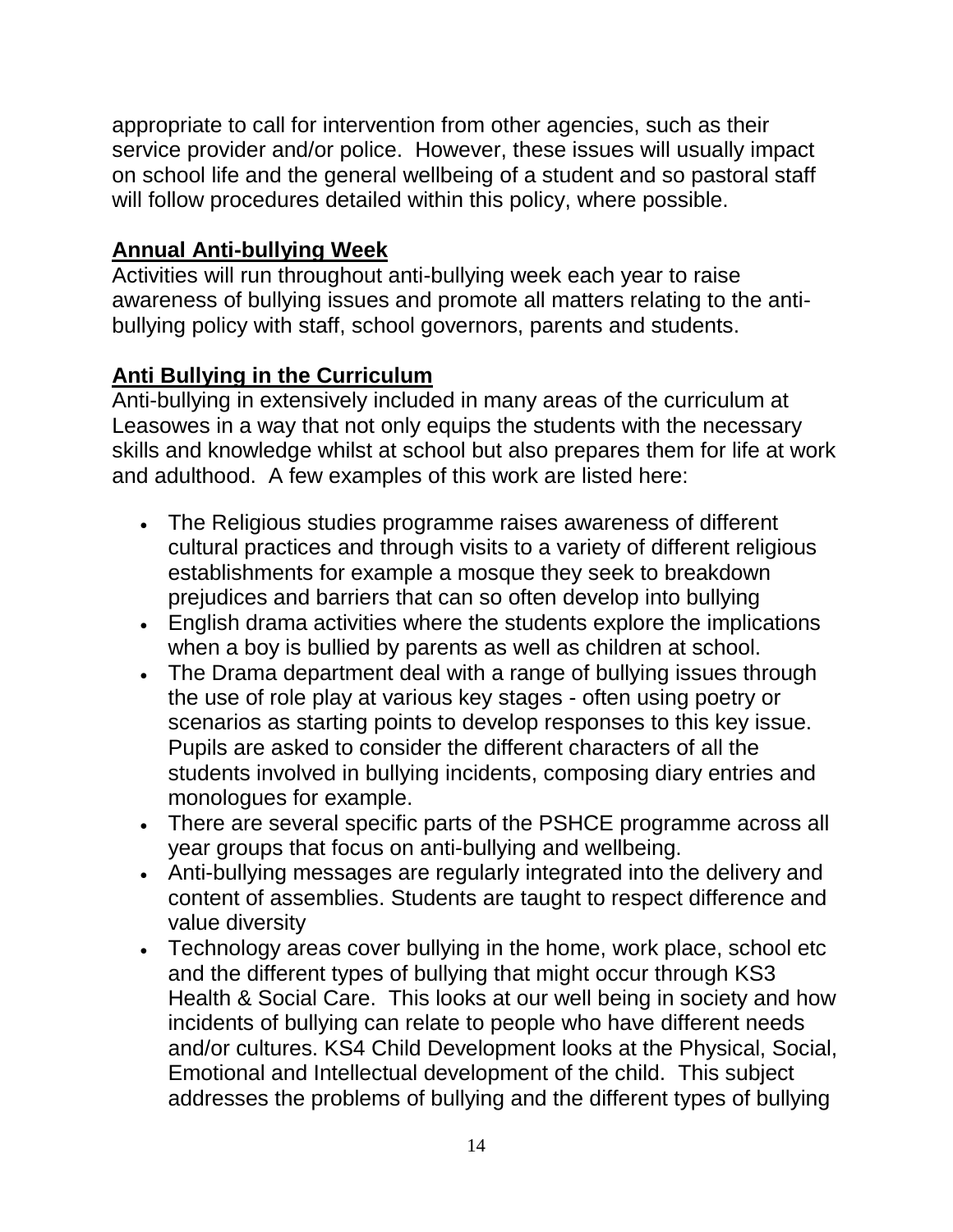that children might be subjected to. Strategies are discussed in how to overcome incidents of bullying and the correct procedures for reporting any suspected cases.

- The PE dept actively promote positive attitudes between students and adults, ensuring that all students are valued for their effort regardless of ability. Staff monitor to ensure that no hurtful nicknames or inappropriate behaviour in changing rooms or in lessons takes place. Students who are self-conscious can changed early for PE or use alternative changing rooms. Students are allowed to wear tracksuit bottoms which help with self-conscious students. Individual kit kept by staff for students who have problems regularly bringing kit. Students who have particular body issues may have kit adapted.
- Online safety and cyber bullying are an integral aspect to the ICT curriculum throughout KS3 & KS4

#### **Monitoring and evaluation**

Cases of bullying are recorded, monitored and reviewed by the pastoral team with the Deputy Head Teacher responsible for pastoral care, who keeps a log of all bullying incidents. Reporting of incidents should be recorded in writing (behaviour referrals can be used) and passed to the identified member of the pastoral team responsible for the students involved. The pastoral team constantly review the effectiveness of the policy and the school's approach. The evaluation of the policy will be overseen by the governing body with the support of the pastoral team the consultation methods described.

#### **Links to other policies**

Online Safety Policy Leasowes Child Protection and Safeguarding Policy Looked After Children Policy Equality Policy SEN Policy SMSC Policy Positive conduct Policy Attendance Policy Whistle Blowing Policy